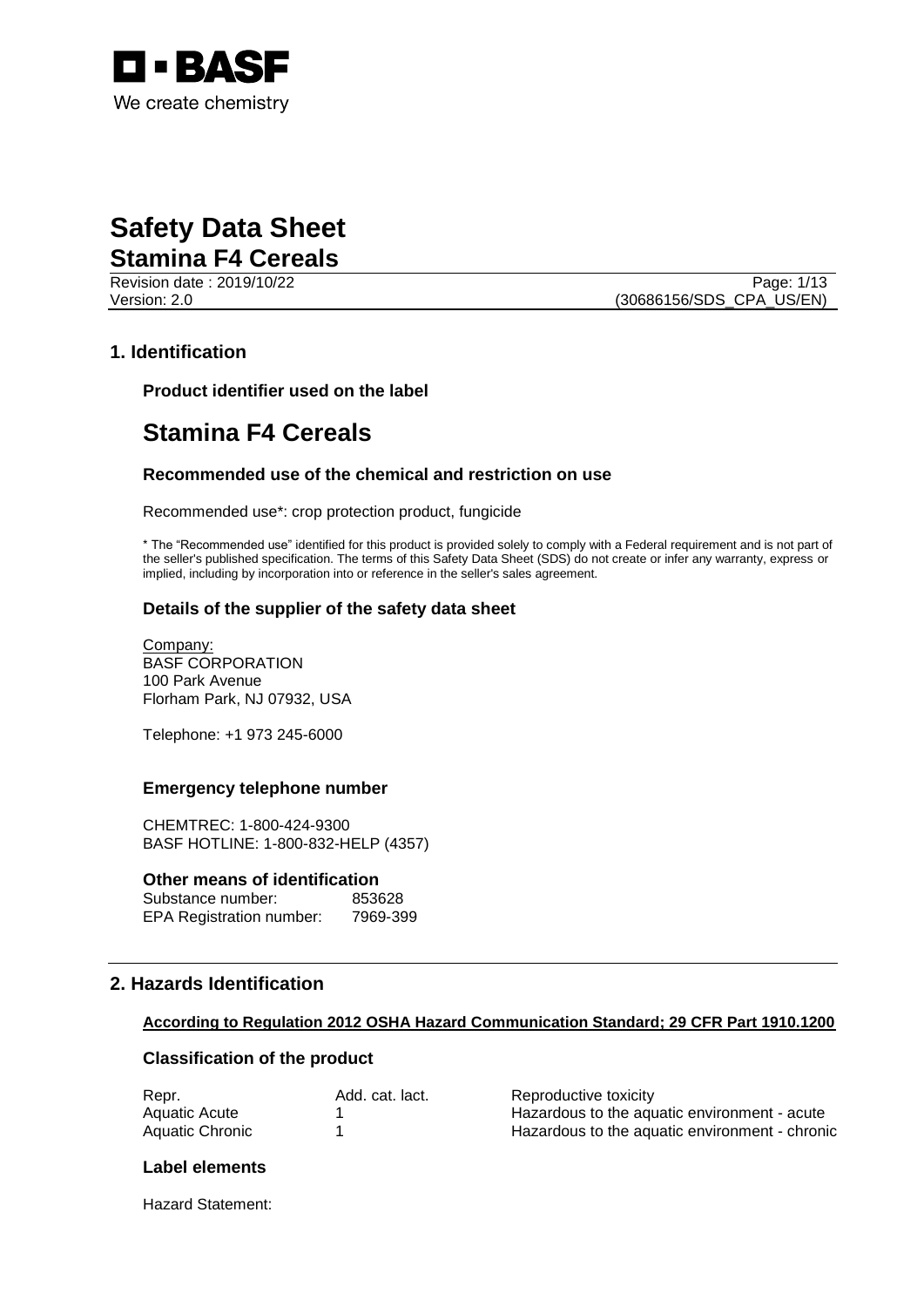# **Stamina F4 Cereals**

| Revision date: 2019/10/22<br>Version: 2.0 | Page: 2/13<br>(30686156/SDS_CPA_US/EN)                                           |
|-------------------------------------------|----------------------------------------------------------------------------------|
| H362                                      | May cause harm to breast-fed children.                                           |
| H400                                      | Very toxic to aquatic life.                                                      |
| H410                                      | Very toxic to aquatic life with long lasting effects.                            |
| Precautionary Statements (Prevention):    |                                                                                  |
| P <sub>273</sub>                          | Avoid release to the environment.                                                |
| P <sub>260</sub>                          | Do not breathe dust or mist.                                                     |
| P <sub>202</sub>                          | Do not handle until all safety precautions have been read and<br>understood.     |
| P <sub>263</sub>                          | Avoid contact during pregnancy/while nursing.                                    |
| P <sub>270</sub>                          | Do not eat, drink or smoke when using this product.                              |
| P <sub>264</sub>                          | Wash with plenty of water and soap thoroughly after handling.                    |
| Precautionary Statements (Response):      |                                                                                  |
| P391                                      | Collect spillage.                                                                |
| P308 + P311                               | IF exposed or concerned: Call a POISON CENTER or doctor/physician.               |
| Precautionary Statements (Disposal):      |                                                                                  |
| P <sub>501</sub>                          | Dispose of contents/container to hazardous or special waste collection<br>point. |
|                                           |                                                                                  |

# **Hazards not otherwise classified**

Labeling of special preparations (GHS): May produce an allergic reaction. Contains: metalaxyl, 1,2-benzisothiazol-3(2H)-one

# **3. Composition / Information on Ingredients**

# **According to Regulation 2012 OSHA Hazard Communication Standard; 29 CFR Part 1910.1200**

| <b>CAS Number</b> | Weight %      | <b>Chemical name</b>                                                                         |
|-------------------|---------------|----------------------------------------------------------------------------------------------|
| 131983-72-7       | 1.562 %       | Triticonazole                                                                                |
| 175013-18-0       | 1.562 %       | Pyraclostrobin                                                                               |
| 907204-31-3       | 0.783%        | Fluxapyroxad                                                                                 |
| 57837-19-1        | 0.938%        | metalaxyl                                                                                    |
| 119432-41-6       | $1.0 - 3.0\%$ | Polymer                                                                                      |
| $52 - 51 - 7$     | $< 0.1\%$     | bronopol                                                                                     |
| 55965-84-9        | $< 0.1\%$     | mixture of: 5-chloro-2-methyl-2H-isothiazol-3-one and 2-<br>methyl-2H-isothiazol-3-one (3:1) |

# **4. First-Aid Measures**

# **Description of first aid measures**

#### **General advice:**

Remove contaminated clothing.

#### **If inhaled:**

Keep patient calm, remove to fresh air, seek medical attention.

#### **If on skin:**

Wash thoroughly with soap and water.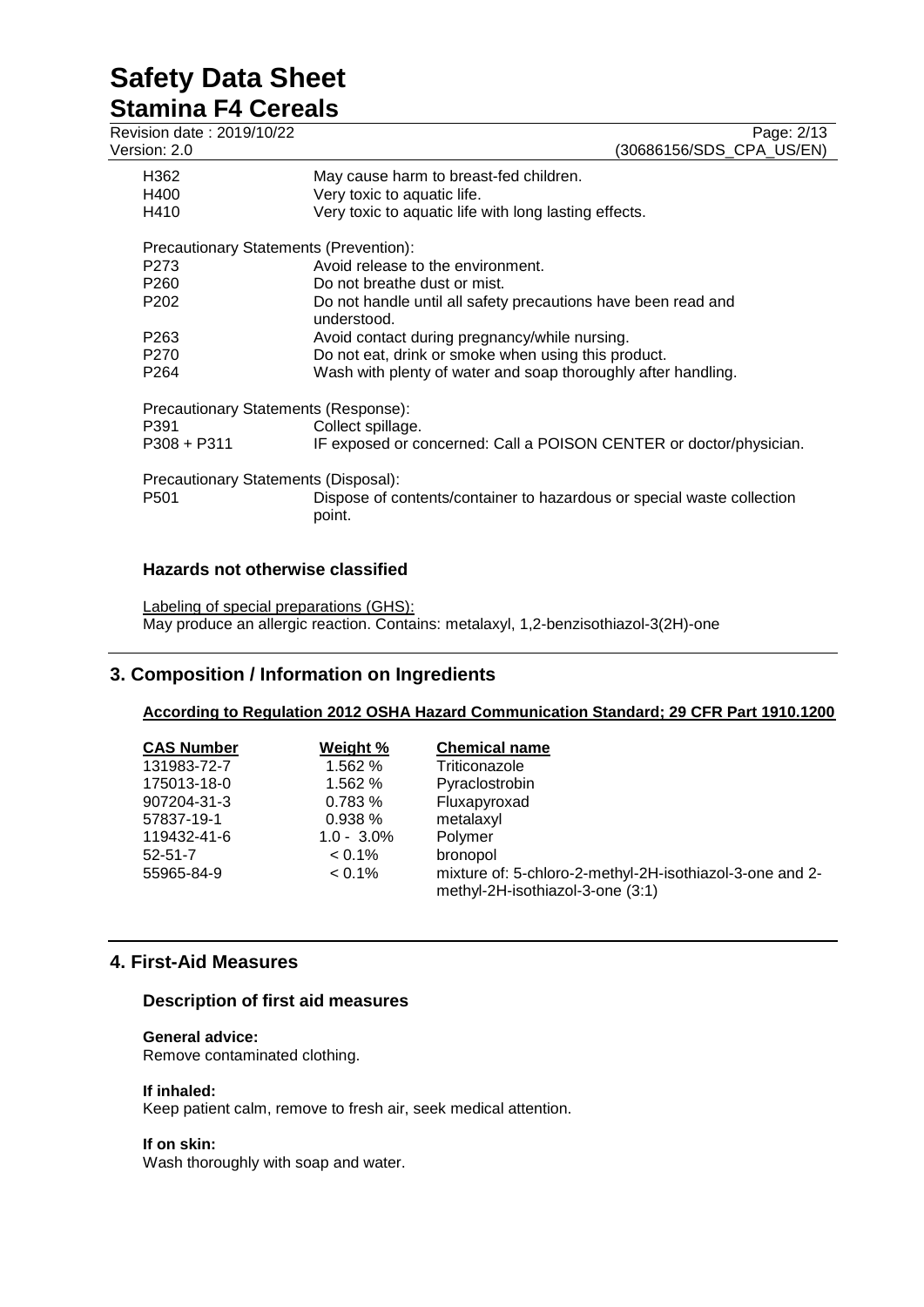**Stamina F4 Cereals**

Revision date : 2019/10/22 Page: 3/13<br>
Version: 2.0 (30686156/SDS CPA US/EN) (30686156/SDS\_CPA\_US/EN)

#### **If in eyes:**

Wash affected eyes for at least 15 minutes under running water with eyelids held open.

#### **If swallowed:**

Immediately rinse mouth and then drink 200-300 ml of water, seek medical attention.

#### **Most important symptoms and effects, both acute and delayed**

Symptoms: Additional information on symptoms and effects may be included in the GHS labeling phrases available in Section 2 and in the Toxicological assessments available in Section 11., (Further) symptoms and / or effects are not known so far

#### **Indication of any immediate medical attention and special treatment needed**

Note to physician

Treatment: Treat according to symptoms (decontamination, vital functions), no known specific antidote.

## **5. Fire-Fighting Measures**

#### **Extinguishing media**

Suitable extinguishing media: water spray, dry powder, foam, carbon dioxide

#### **Special hazards arising from the substance or mixture**

Hazards during fire-fighting: carbon monoxide, carbon dioxide, nitrogen oxides, chlorides The substances/groups of substances mentioned can be released in case of fire.

#### **Advice for fire-fighters**

Protective equipment for fire-fighting: Wear self-contained breathing apparatus and chemical-protective clothing.

#### **Further information:**

Keep containers cool by spraying with water if exposed to fire. In case of fire and/or explosion do not breathe fumes. Collect contaminated extinguishing water separately, do not allow to reach sewage or effluent systems. Dispose of fire debris and contaminated extinguishing water in accordance with official regulations.

### **6. Accidental release measures**

#### **Personal precautions, protective equipment and emergency procedures**

Do not breathe vapour/spray. Use personal protective clothing. Avoid contact with the skin, eyes and clothing.

#### **Environmental precautions**

Do not discharge into the subsoil/soil. Do not discharge into drains/surface waters/groundwater.

#### **Methods and material for containment and cleaning up**

Dike spillage. Pick up with suitable absorbent material. Place into suitable containers for reuse or disposal in a licensed facility. Spilled substance/product should be recovered and applied according to label rates whenever possible. If application of spilled substance/product is not possible, then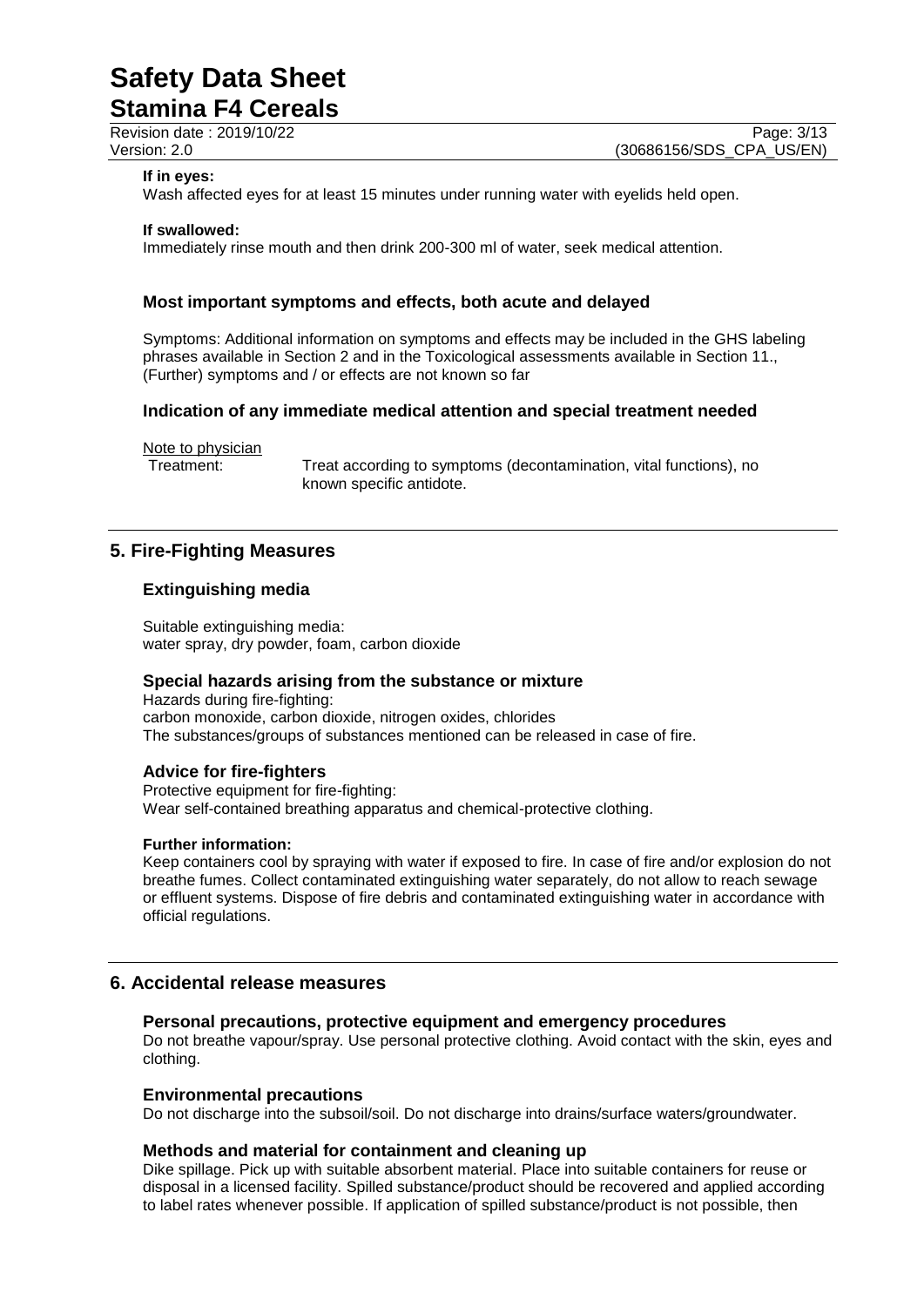**Stamina F4 Cereals**

Revision date : 2019/10/22 Page: 4/13<br>
Version: 2.0 (30686156/SDS CPA US/EN) (30686156/SDS\_CPA\_US/EN)

spills should be contained, solidified, and placed in suitable containers for disposal. After decontamination, spill area can be washed with water. Collect wash water for approved disposal.

# **7. Handling and Storage**

### **Precautions for safe handling**

RECOMMENDATIONS ARE FOR MANUFACTURING, COMMERCIAL BLENDING, AND PACKAGING WORKERS. PESTICIDE APPLICATORS & WORKERS must refer to the Product Label and Directions for Use attached to the product for Agricultural Use Requirements in accordance with the EPA Worker Protection Standard 40 CFR part 170. Ensure adequate ventilation. Provide good ventilation of working area (local exhaust ventilation if necessary). Keep away from sources of ignition - No smoking. Keep container tightly sealed. Protect against heat. Protect contents from the effects of light. Protect from air. Handle and open container with care. Do not open until ready to use. Once container is opened, content should be used as soon as possible. Avoid aerosol formation. Provide means for controlling leaks and spills. Do not return residues to the storage containers. Follow label warnings even after container is emptied. The substance/ product may be handled only by appropriately trained personnel. Avoid all direct contact with the substance/product. Avoid contact with the skin, eyes and clothing. Avoid inhalation of dusts/mists/vapours. Wear suitable personal protective clothing and equipment.

#### Protection against fire and explosion:

No special precautions necessary. The substance/product is non-combustible. Product is not explosive.

# **Conditions for safe storage, including any incompatibilities**

Segregate from foods and animal feeds.

Further information on storage conditions: Keep away from heat. Protect from direct sunlight.

# **8. Exposure Controls/Personal Protection**

#### **Users of a pesticidal product should refer to the product label for personal protective equipment requirements.**

No occupational exposure limits known.

#### **Personal protective equipment**

#### **RECOMMENDATIONS FOR MANUFACTURING, COMMERCIAL BLENDING, AND PACKAGING WORKERS:**

#### **Respiratory protection:**

Wear respiratory protection if ventilation is inadequate. Wear a NIOSH-certified (or equivalent) TC23C Chemical/Mechanical type filter system to remove a combination of particles, gas and vapours. For situations where the airborne concentrations may exceed the level for which an air purifying respirator is effective, or where the levels are unknown or Immediately Dangerous to Life or Health (IDLH), use NIOSH-certified full facepiece pressure demand self-contained breathing apparatus (SCBA) or a full facepiece pressure demand supplied-air respirator (SAR) with escape provisions.

#### **Hand protection:**

Chemical resistant protective gloves, Protective glove selection must be based on the user's assessment of the workplace hazards.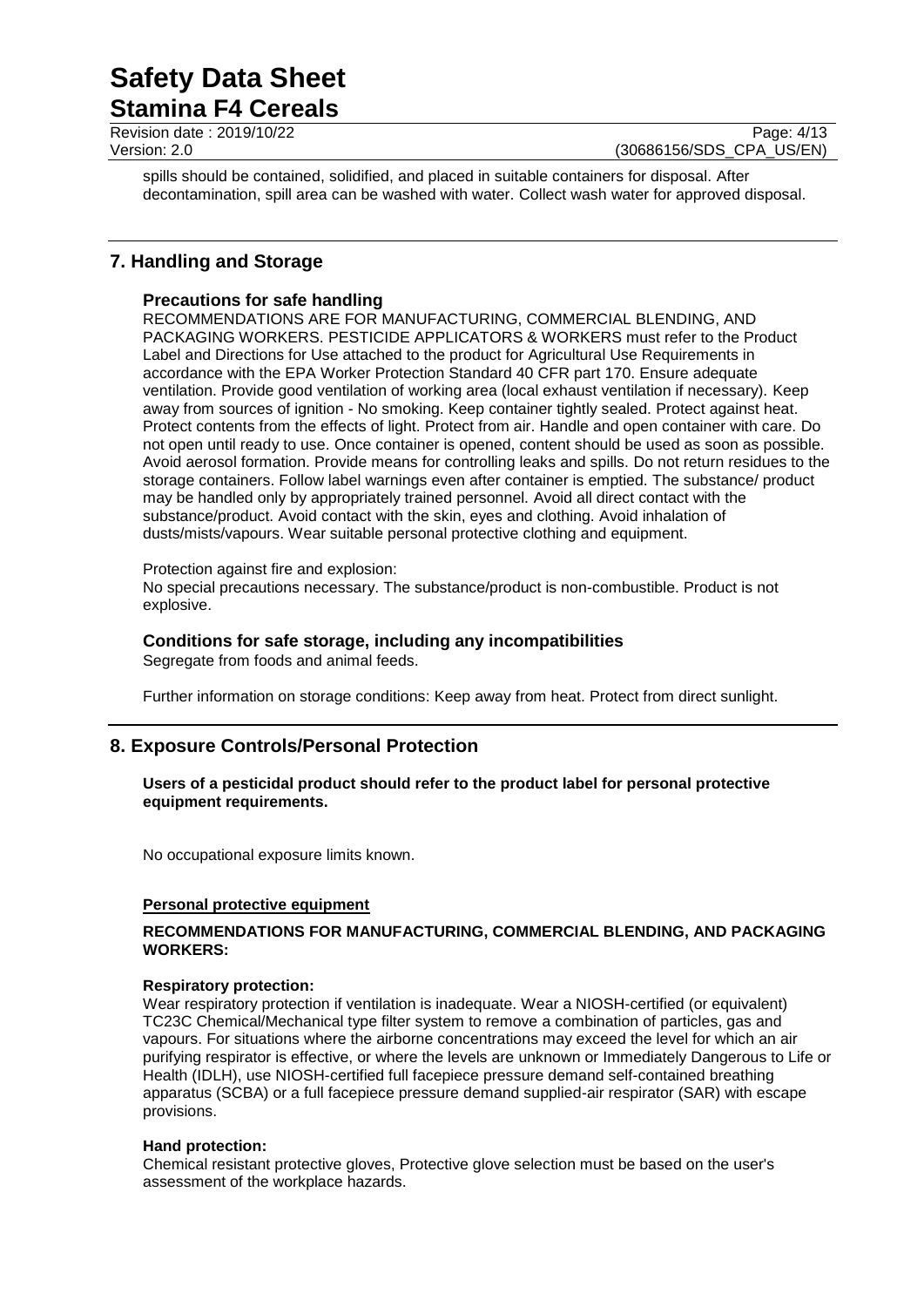| <b>Oldiffice Lation</b>   |                          |
|---------------------------|--------------------------|
| Revision date: 2019/10/22 | Page: 5/13               |
| Version: 2.0              | (30686156/SDS CPA US/EN) |

#### **Eye protection:**

Safety glasses with side-shields. Tightly fitting safety goggles (chemical goggles). Wear face shield if splashing hazard exists.

#### **Body protection:**

Body protection must be chosen depending on activity and possible exposure, e.g. head protection, apron, protective boots, chemical-protection suit.

#### **General safety and hygiene measures:**

The statements on personal protective equipment in the instructions for use apply when handling crop-protection agents in final-consumer packing. Wearing of closed work clothing is recommended. Store work clothing separately. Keep away from food, drink and animal feeding stuffs.

## **9. Physical and Chemical Properties**

| Form:                       | liquid                                  |  |  |
|-----------------------------|-----------------------------------------|--|--|
| Odour:                      | odourless                               |  |  |
| Odour threshold:            | not applicable, odour not perceivable   |  |  |
| Colour:                     | red                                     |  |  |
| pH value:                   | approx. 5.5 - 7.5                       |  |  |
|                             | $(1\%$ (m), 20 °C)                      |  |  |
|                             | The product has not been tested.        |  |  |
|                             | The statement has been derived          |  |  |
|                             | from substances/products of a           |  |  |
|                             | similar structure or composition.       |  |  |
| Melting point:              | The product has not been tested.        |  |  |
| Boiling point:              | approx. 79 °C                           |  |  |
|                             | The product has not been tested.        |  |  |
|                             | The statement has been derived          |  |  |
|                             | from substances/products of a           |  |  |
|                             | similar structure or composition.       |  |  |
| Flash point:                | No flash point - Measurement made       |  |  |
|                             | up to the boiling point.                |  |  |
| Flammability:               | not applicable                          |  |  |
| Lower explosion limit:      | As a result of our experience with this |  |  |
|                             | product and our knowledge of its        |  |  |
|                             | composition we do not expect any        |  |  |
|                             | hazard as long as the product is used   |  |  |
|                             | appropriately and in accordance with    |  |  |
|                             | the intended use.                       |  |  |
|                             |                                         |  |  |
| Upper explosion limit:      | As a result of our experience with this |  |  |
|                             | product and our knowledge of its        |  |  |
|                             | composition we do not expect any        |  |  |
|                             | hazard as long as the product is used   |  |  |
|                             | appropriately and in accordance with    |  |  |
|                             | the intended use.                       |  |  |
| Autoignition:               | approx. 475 °C                          |  |  |
|                             | The product has not been tested. The    |  |  |
|                             | statement has been derived from         |  |  |
|                             | substances/products of a similar        |  |  |
|                             | structure or composition.               |  |  |
| Vapour pressure:            | not applicable                          |  |  |
| Density:                    | approx. 1.07 g/cm3                      |  |  |
|                             | (20 °C)                                 |  |  |
| Vapour density:             | not applicable                          |  |  |
| Partitioning coefficient n- | not applicable                          |  |  |
| octanol/water (log Pow):    |                                         |  |  |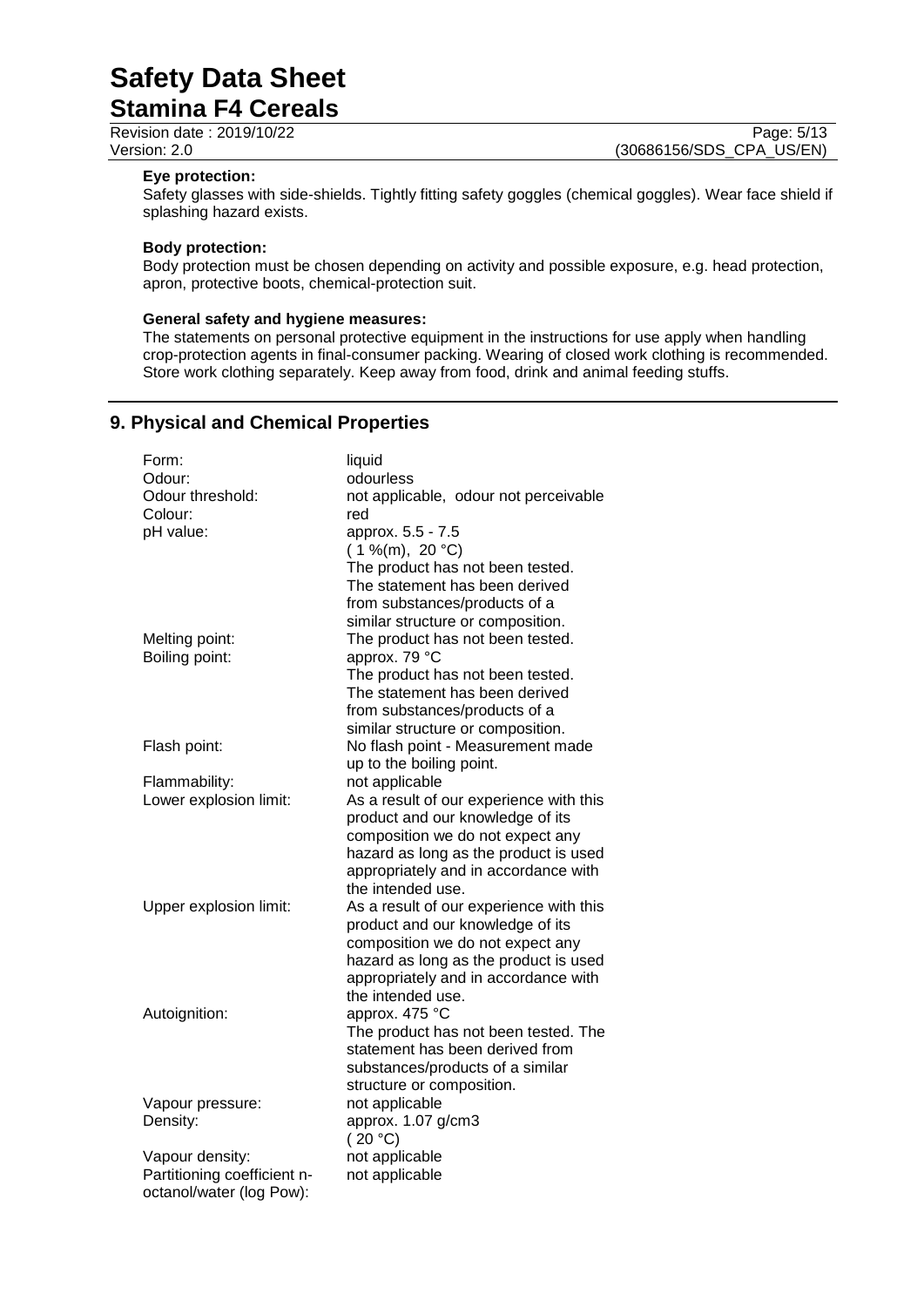Revision date : 2019/10/22 Page: 6/13<br>
Version: 2.0 (30686156/SDS CPA US/EN) (30686156/SDS\_CPA\_US/EN) Self-ignition temperature: not applicable Thermal decomposition: 170 - 280 °C Not a substance liable to self-decomposition according to UN transport regulations, class 4.1.<br>approx. 59 mPa.s Viscosity, dynamic:  $( 20 °C)$ <br>(  $20 °C)$ Solubility in water: dispersible<br>not applicable Evaporation rate:<br>Other Information: If necessary, information on other physical and chemical parameters is indicated in this section.

## **10. Stability and Reactivity**

#### **Reactivity**

No hazardous reactions if stored and handled as prescribed/indicated.

Oxidizing properties: not fire-propagating

#### **Chemical stability**

The product is stable if stored and handled as prescribed/indicated.

#### **Possibility of hazardous reactions**

No hazardous reactions if stored and handled as prescribed/indicated.

#### **Conditions to avoid**

See SDS section 7 - Handling and storage.

#### **Incompatible materials**

strong acids, strong bases, strong oxidizing agents

#### **Hazardous decomposition products**

Decomposition products: Hazardous decomposition products: No hazardous decomposition products if stored and handled as prescribed/indicated.

Thermal decomposition: 170 - 280 °C Not a substance liable to self-decomposition according to UN transport regulations, class 4.1.

## **11. Toxicological information**

#### **Primary routes of exposure**

Routes of entry for solids and liquids are ingestion and inhalation, but may include eye or skin contact. Routes of entry for gases include inhalation and eye contact. Skin contact may be a route of entry for liquefied gases.

#### **Acute Toxicity/Effects**

Oral Type of value: LD50 Species: rat (female)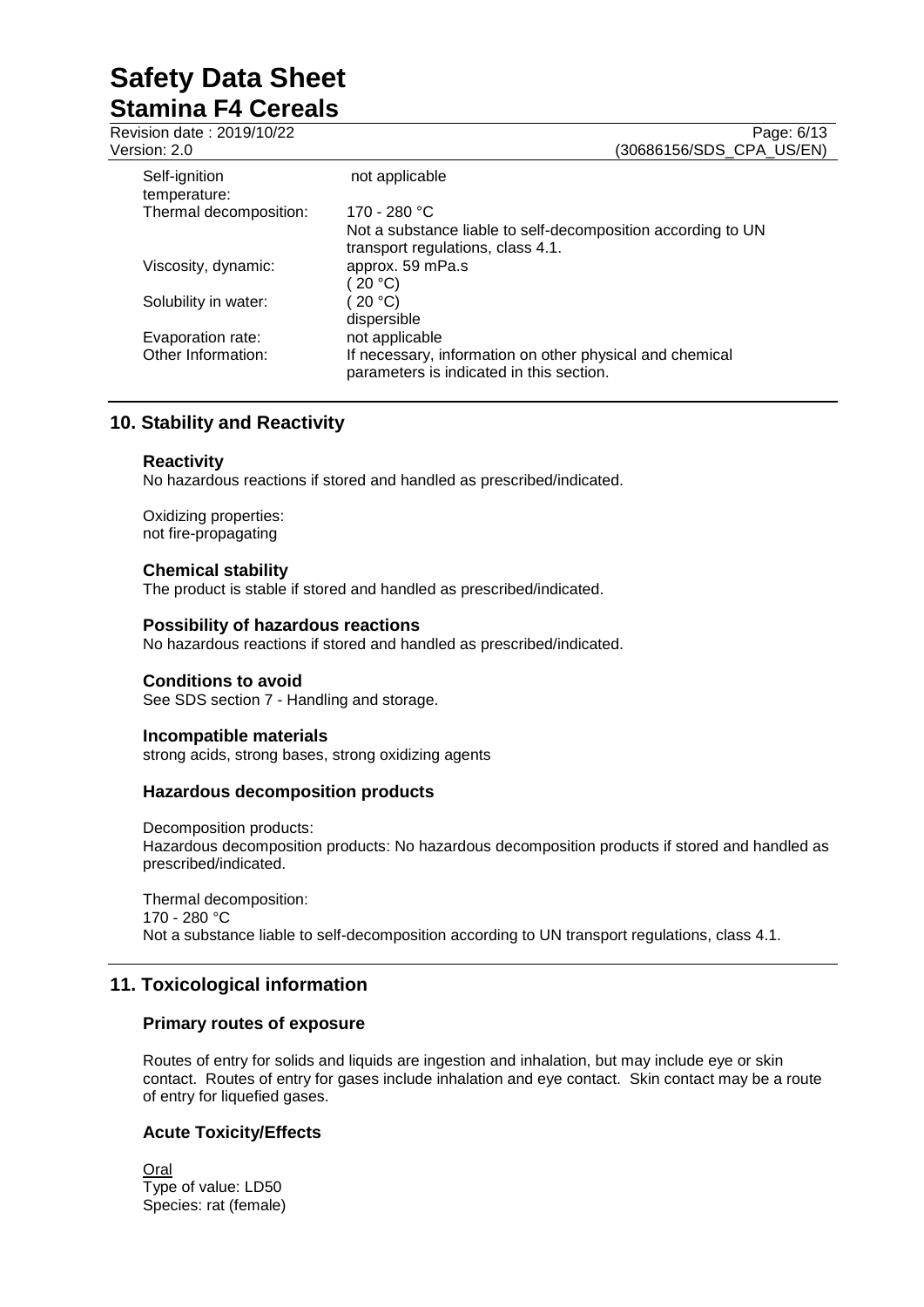Revision date : 2019/10/22 Page: 7/13<br>
Version: 2.0 (30686156/SDS CPA US/EN) (30686156/SDS\_CPA\_US/EN)

Value: > 2,000 mg/kg (OECD Guideline 423)

**Inhalation** 

Type of value: LC50 Species: rat (male/female) Value: > 5.9 mg/l (OECD Guideline 403) An aerosol was tested.

Dermal

Type of value: LD50 Species: rat (male/female) Value: > 5,000 mg/kg (OECD Guideline 402) No mortality was observed.

Assessment other acute effects Assessment of STOT single: Based on the available information there is no specific target organ toxicity to be expected after a single exposure.

The product has not been tested. The statement has been derived from the properties of the individual components.

Irritation / corrosion

Assessment of irritating effects: The product has not been tested. The statement has been derived from substances/products of a similar structure or composition. Not irritating to the eyes. Not irritating to the skin.

Skin Species: rabbit Result: non-irritant Method: OECD Guideline 404

Eye Species: rabbit Result: non-irritant Method: OECD Guideline 405

**Sensitization** 

Assessment of sensitization: The product has not been tested. The statement has been derived from substances/products of a similar structure or composition. There is no evidence of a skin-sensitizing potential.

Buehler test Species: guinea pig Result: Non-sensitizing. Method: OECD Guideline 406

Aspiration Hazard

The product has not been tested. The statement has been derived from the properties of the individual components. No aspiration hazard expected.

#### **Chronic Toxicity/Effects**

#### Repeated dose toxicity

Assessment of repeated dose toxicity: The product has not been tested. The statement has been derived from the properties of the individual components.

*Information on: Fluxapyroxad*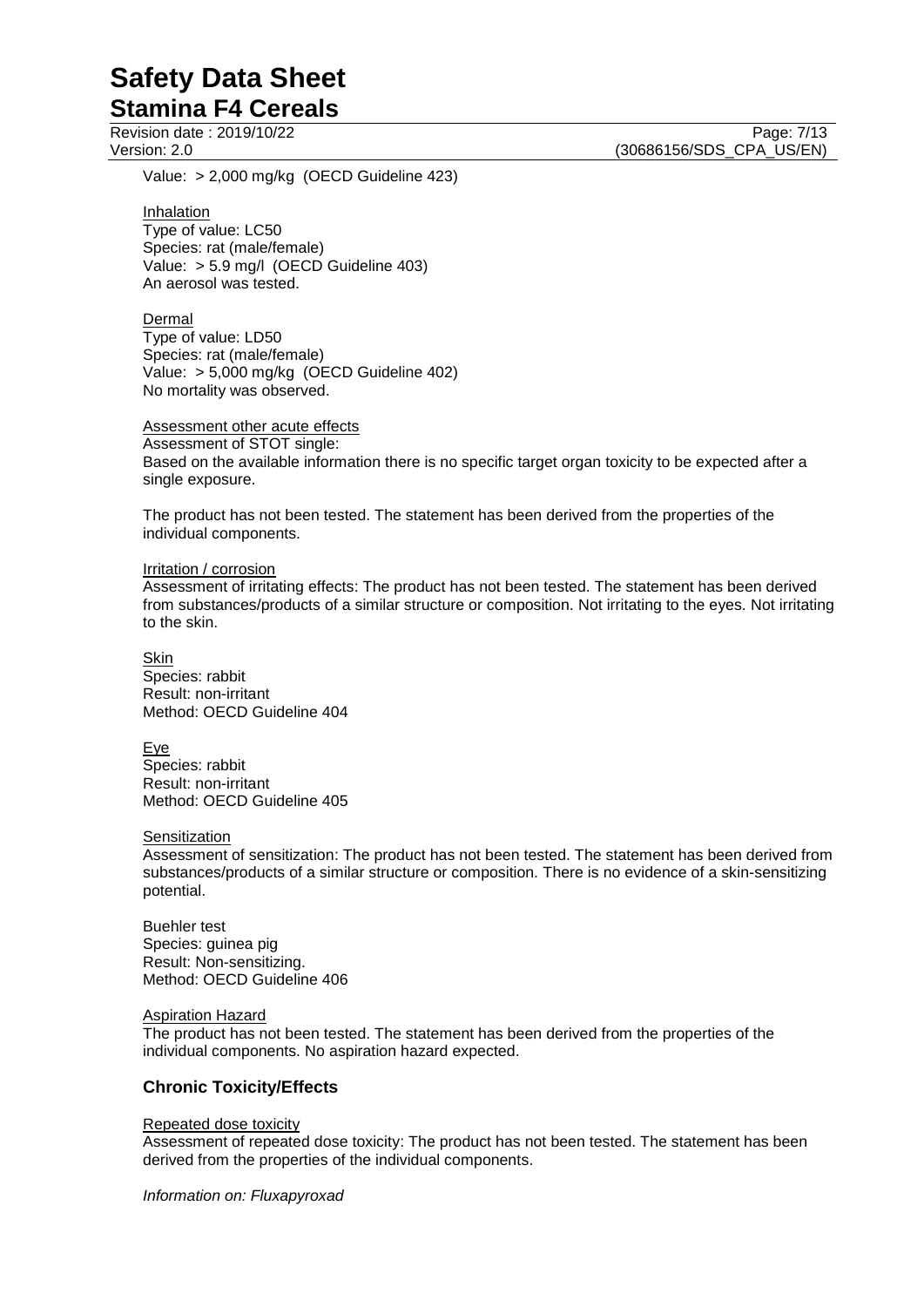**Stamina F4 Cereals**

Revision date : 2019/10/22 Page: 8/13<br>
Version: 2.0 (30686156/SDS\_CPA\_US/EN) (30686156/SDS CPA US/EN)

*Assessment of repeated dose toxicity: Adaptive effects were observed after repeated exposure in animal studies.*

*Information on: pyraclostrobin*

*Assessment of repeated dose toxicity: After repeated exposure the prominent effect is local irritation. The substance may cause damage to the olfactory epithelium after repeated inhalation.*

#### *Information on: bronopol*

*Assessment of repeated dose toxicity: After repeated exposure the prominent effect is local irritation.* ----------------------------------

#### Genetic toxicity

Assessment of mutagenicity: The product has not been tested. The statement has been derived from the properties of the individual components.

#### *Information on: bronopol*

*Assessment of mutagenicity: The substance was mutagenic in a mammalian cell culture test system. No mutagenic effect was found in various tests with bacteria and mammals.* ----------------------------------

#### **Carcinogenicity**

Assessment of carcinogenicity: The product has not been tested. The statement has been derived from the properties of the individual components.

#### *Information on: Fluxapyroxad*

*Assessment of carcinogenicity: Indication of possible carcinogenic effect in animal tests. The effect is caused by an animal specific mechanism that has no human counter part.*

----------------------------------

#### Reproductive toxicity

Assessment of reproduction toxicity: The product has not been tested. The statement has been derived from the properties of the individual components.

#### *Information on: Fluxapyroxad*

*Assessment of reproduction toxicity: The results of animal studies gave no indication of a fertility impairing effect. May cause harm to children via breast-feeding.* ----------------------------------

#### **Teratogenicity**

Assessment of teratogenicity: The product has not been tested. The statement has been derived from the properties of the individual components.

#### *Information on: Triticonazole*

*Assessment of teratogenicity: The substance did not cause malformations in animal studies; however, toxicity to development was observed at high doses that were toxic to the parental animals.* ----------------------------------

**Other Information** Misuse can be harmful to health.

#### **Symptoms of Exposure**

Additional information on symptoms and effects may be included in the GHS labeling phrases available in Section 2 and in the Toxicological assessments available in Section 11., (Further) symptoms and / or effects are not known so far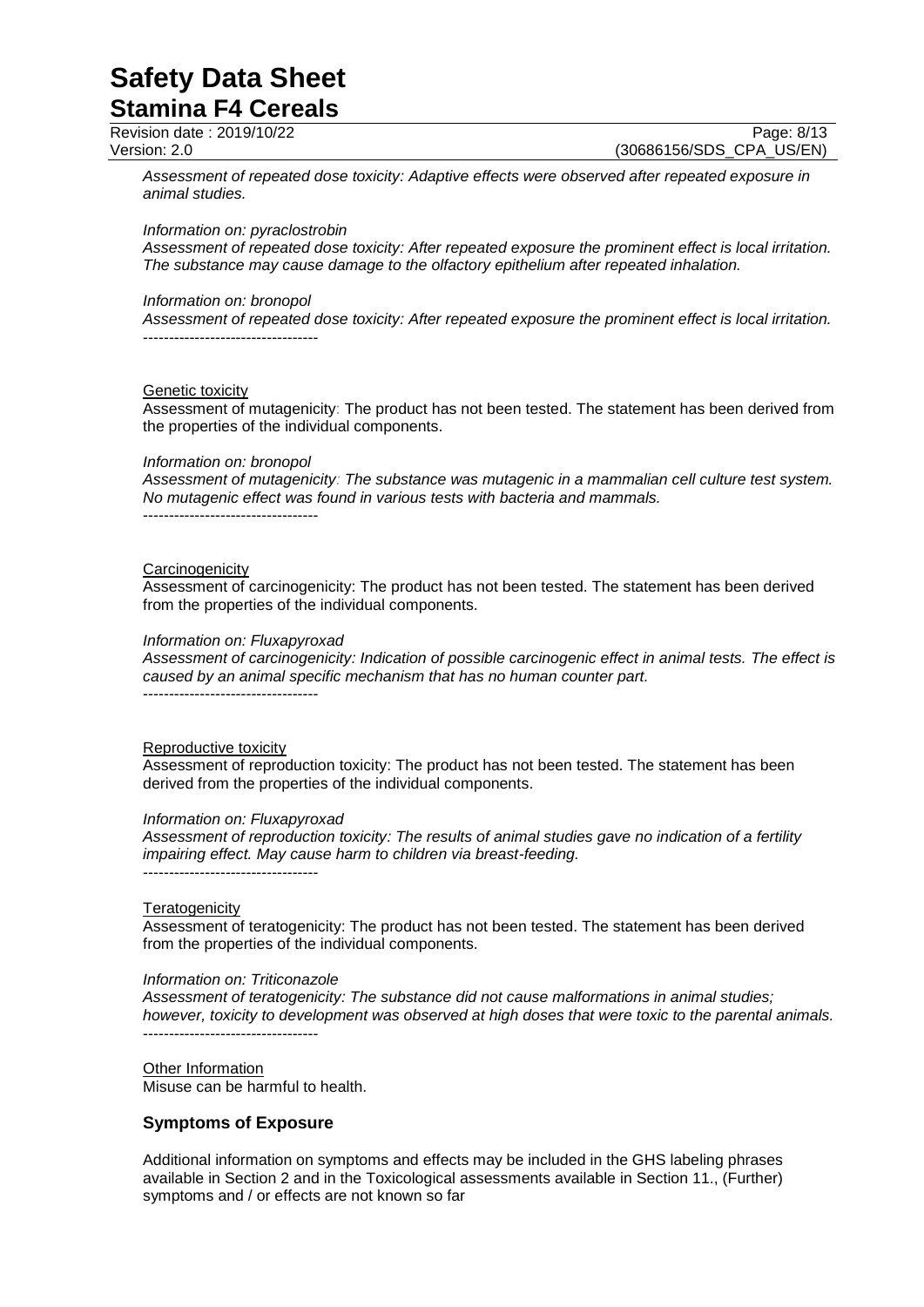**Stamina F4 Cereals** Revision date : 2019/10/22 Page: 9/13<br>
Version: 2.0 (30686156/SDS CPA US/EN)

# **12. Ecological Information**

#### **Toxicity**

Aquatic toxicity Assessment of aquatic toxicity: Very toxic to aquatic life with long lasting effects. The product has not been tested. The statement has been derived from the properties of the individual components.

#### Toxicity to fish

*Information on: pyraclostrobin LC50 (96 h) 0.00616 mg/l, Oncorhynchus mykiss (EPA 72-1, Flow through.)*

*Information on: Fluxapyroxad LC50 (96 h) 0.29 mg/l, Cyprinus carpio (Fish test acute, semistatic) LC50 (96 h) 0.546 mg/l, Oncorhynchus mykiss (OECD Guideline 203, static) LC50 (96 h) 1.15 mg/l, Lepomis macrochirus (OECD Guideline 203, static) LC50 (96 h) 0.466 mg/l, Pimephales promelas (OECD Guideline 203, static)*

*Information on: Triticonazole LC50 (96 h) > 3.6 mg/l, Oncorhynchus mykiss* ----------------------------------

#### Aquatic invertebrates

*Information on: pyraclostrobin EC50 (48 h) 0.0157 mg/l, Daphnia magna (OECD Guideline 202, part 1, static)*

*Information on: Fluxapyroxad EC50 (48 h) 6.78 mg/l, Daphnia magna (OECD Guideline 202, part 1, static)*

*Information on: Triticonazole EC50 (96 h) 1.7 mg/l, Mysidopsis bahia* ----------------------------------

#### Aquatic plants

*Information on: pyraclostrobin EC50 (72 h) > 0.843 mg/l (growth rate), Pseudokirchneriella subcapitata (OECD Guideline 201) EC10 (72 h) 0.078 mg/l (growth rate), Pseudokirchneriella subcapitata (OECD Guideline 201)*

*Information on: Fluxapyroxad EC50 (72 h) 0.70 mg/l (growth rate), Pseudokirchneriella subcapitata (OECD Guideline 201)*

*Information on: Triticonazole EC50 (120 h) 0.31 mg/l, Skeletonema costatum No observed effect concentration (120 h) 0.031 mg/l, Skeletonema costatum EC50 (96 h) 1 mg/l, Selenastrum capricornutum EC50 (14 d) 1.4 mg/l, Lemna gibba No observed effect concentration (14 d) 0.33 mg/l, Lemna gibba* ----------------------------------

Chronic toxicity to fish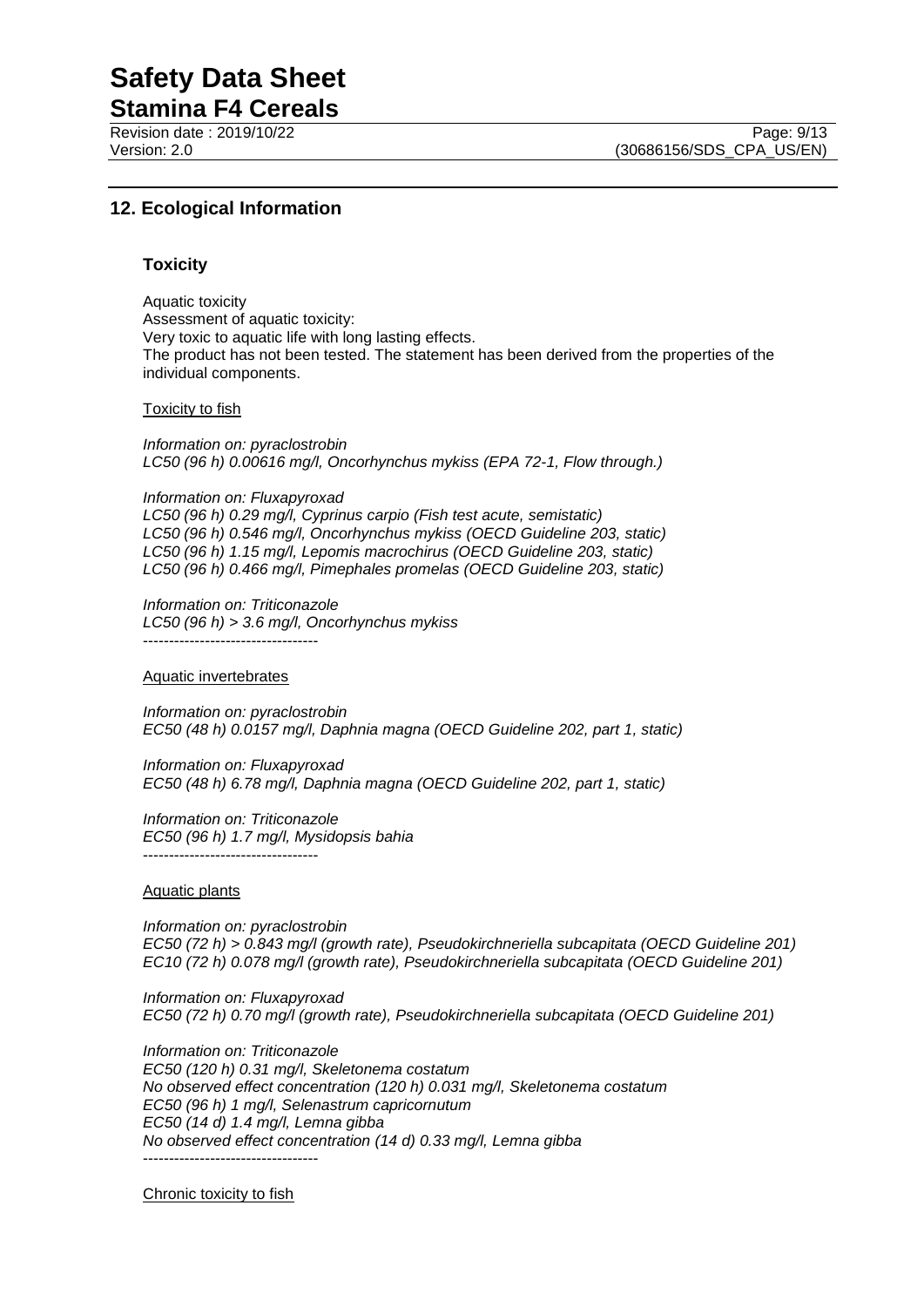**Stamina F4 Cereals**

#### *Information on: pyraclostrobin*

*No observed effect concentration (98 d) approx. 0.00235 mg/l, Oncorhynchus mykiss (OECD Guideline 210, Flow through.)*

*Information on: Fluxapyroxad*

*No observed effect concentration (33 d) 0.0359 mg/l, Pimephales promelas (OECD Guideline 210, Flow through.)*

*Information on: Triticonazole*

*No observed effect concentration (28 d) 0.01 mg/l, Oncorhynchus mykiss No observed effect concentration (175 d) 0.0114 mg/l, Pimephales promelas* ----------------------------------

Chronic toxicity to aquatic invertebrates

*Information on: pyraclostrobin No observed effect concentration (21 d) 0.004 mg/l, Daphnia magna (OECD Guideline 202, part 2, semistatic) The details of the toxic effect relate to the nominal concentration. No observed effect concentration (28 d) 0.00128 mg/l, Mysidopsis bahia (OPP 72-4 (EPA-Guideline), Flow through.) The statement of the toxic effect relates to the analytically determined concentration.*

*Information on: Fluxapyroxad No observed effect concentration (21 d) 0.5 mg/l, Daphnia magna (OECD Guideline 211, semistatic)*

*Information on: Triticonazole No observed effect concentration (28 d) 0.041 mg/l, Mysidopsis bahia* ----------------------------------

#### **Persistence and degradability**

Assessment biodegradation and elimination (H2O) The product has not been tested. The statement has been derived from the properties of the individual components.

Assessment biodegradation and elimination (H2O)

*Information on: pyraclostrobin*

*Not readily biodegradable (by OECD criteria).*

*Information on: Triticonazole*

*Not readily biodegradable (by OECD criteria).*

*Information on: Fluxapyroxad*

*Not readily biodegradable (by OECD criteria).*

----------------------------------

#### **Bioaccumulative potential**

Assessment bioaccumulation potential The product has not been tested. The statement has been derived from the properties of the individual components.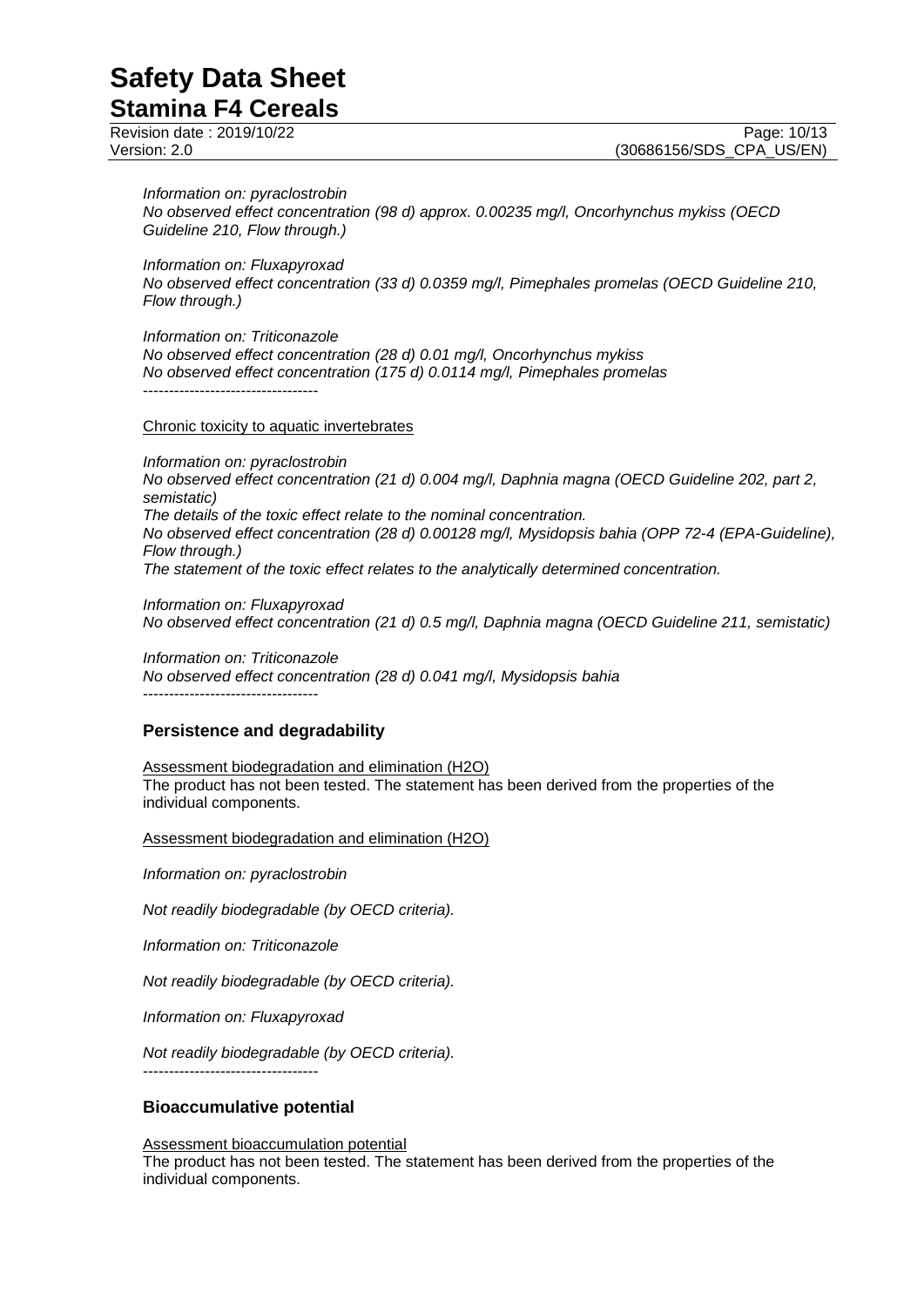#### Bioaccumulation potential

*Information on: pyraclostrobin*

*Bioconcentration factor: 379 - 507, Oncorhynchus mykiss (OECD-Guideline 305) Accumulation in organisms is not to be expected.*

*Information on: Triticonazole*

*Bioconcentration factor: 72.55 (42 d), Lepomis macrochirus Does not accumulate in organisms.*

*Information on: Fluxapyroxad*

*Bioconcentration factor: 36 - 37 (28 d), Lepomis macrochirus (OECD-Guideline 305) Does not accumulate in organisms.* ----------------------------------

#### **Mobility in soil**

Assessment transport between environmental compartments The product has not been tested. The statement has been derived from the properties of the individual components.

*Information on: pyraclostrobin*

*Following exposure to soil, adsorption to solid soil particles is probable, therefore contamination of groundwater is not expected.*

*Information on: Triticonazole*

*Following exposure to soil, the product trickles away and can - dependant on degradation - be transported to deeper soil areas with larger water loads.*

*Information on: Fluxapyroxad*

*Following exposure to soil, adsorption to solid soil particles is probable, therefore contamination of groundwater is not expected.*

----------------------------------

#### **Additional information**

Other ecotoxicological advice: Do not discharge product into the environment without control.

#### **13. Disposal considerations**

#### **Waste disposal of substance:**

Pesticide wastes are regulated. Improper disposal of excess pesticide, spray mix or rinsate is a violation of federal law. If pesticide wastes cannot be disposed of according to label instructions, contact the State Pesticide or Environmental Control Agency or the Hazardous Waste representative at the nearest EPA Regional Office for guidance.

#### **Container disposal:**

Rinse thoroughly at least three times (triple rinse) in accordance with EPA recommendations. Consult state or local disposal authorities for approved alternative procedures such as container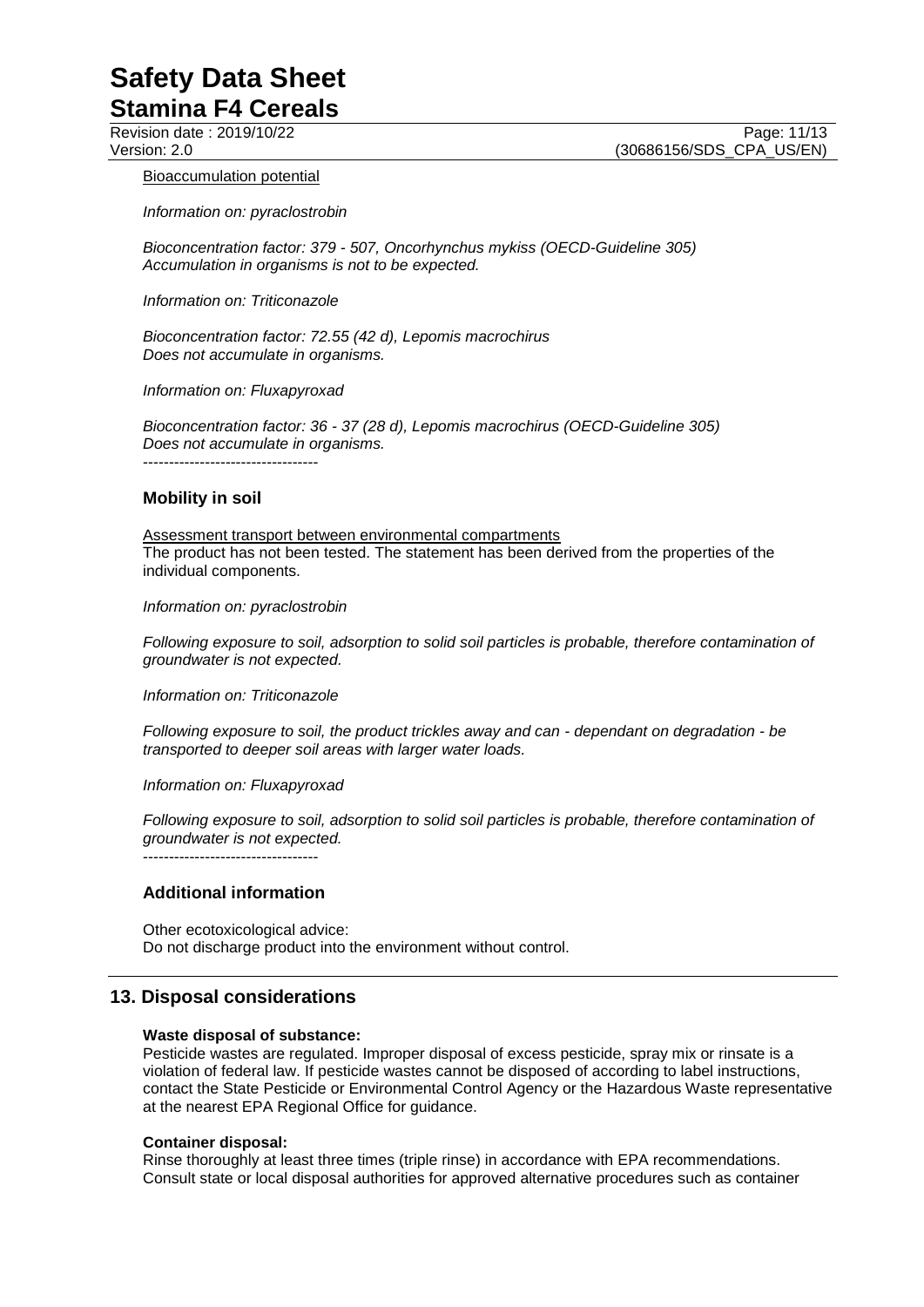**Stamina F4 Cereals**

Revision date : 2019/10/22 Page: 12/13<br>
Version: 2.0 (30686156/SDS CPA US/EN) (30686156/SDS\_CPA\_US/EN)

recycling. Recommend crushing, puncturing or other means to prevent unauthorized use of used containers.

## **14. Transport Information**

**Land transport** USDOT

Not classified as a dangerous good under transport regulations

| Sea transport<br><b>IMDG</b>                                                                                 |                                                                                                                                         |
|--------------------------------------------------------------------------------------------------------------|-----------------------------------------------------------------------------------------------------------------------------------------|
| Hazard class:<br>Packing group:<br>ID number:<br>Hazard label:<br>Marine pollutant:<br>Proper shipping name: | 9<br>Ш<br>UN 3082<br>9, EHSM<br>YES.<br>ENVIRONMENTALLY HAZARDOUS SUBSTANCE, LIQUID,<br>N.O.S. (contains PYRACLOSTROBIN, TRITICONAZOLE) |
| Air transport<br><b>IATA/ICAO</b>                                                                            |                                                                                                                                         |
| Hazard class:<br>Packing group:<br>ID number:<br>Hazard label:<br>Proper shipping name:                      | 9<br>Ш<br>UN 3082<br>9, EHSM<br>ENVIRONMENTALLY HAZARDOUS SUBSTANCE, LIQUID,<br>N.O.S. (contains PYRACLOSTROBIN, TRITICONAZOLE)         |

# **15. Regulatory Information**

#### **Federal Regulations**

**Registration status:** Chemical TSCA, US blocked / not listed

Crop Protection TSCA, US released / exempt

**EPCRA 311/312 (Hazard categories):** Refer to SDS section 2 for GHS hazard classes applicable for this product.

| <b>State regulations</b> |                   |                      |  |
|--------------------------|-------------------|----------------------|--|
| <b>State RTK</b>         | <b>CAS Number</b> | <b>Chemical name</b> |  |
| N.J                      | 57-55-6           | Propylene glycol     |  |
| PА                       | $57 - 55 - 6$     | Propylene glycol     |  |

#### **Safe Drinking Water & Toxic Enforcement Act, CA Prop. 65:**

**WARNING:** This product can expose you to chemicals including ETHYLENE OXIDE, which is known to the State of California to cause cancer and birth defects or other reproductive harm. For more information, go to www.P65Warnings.ca.gov.